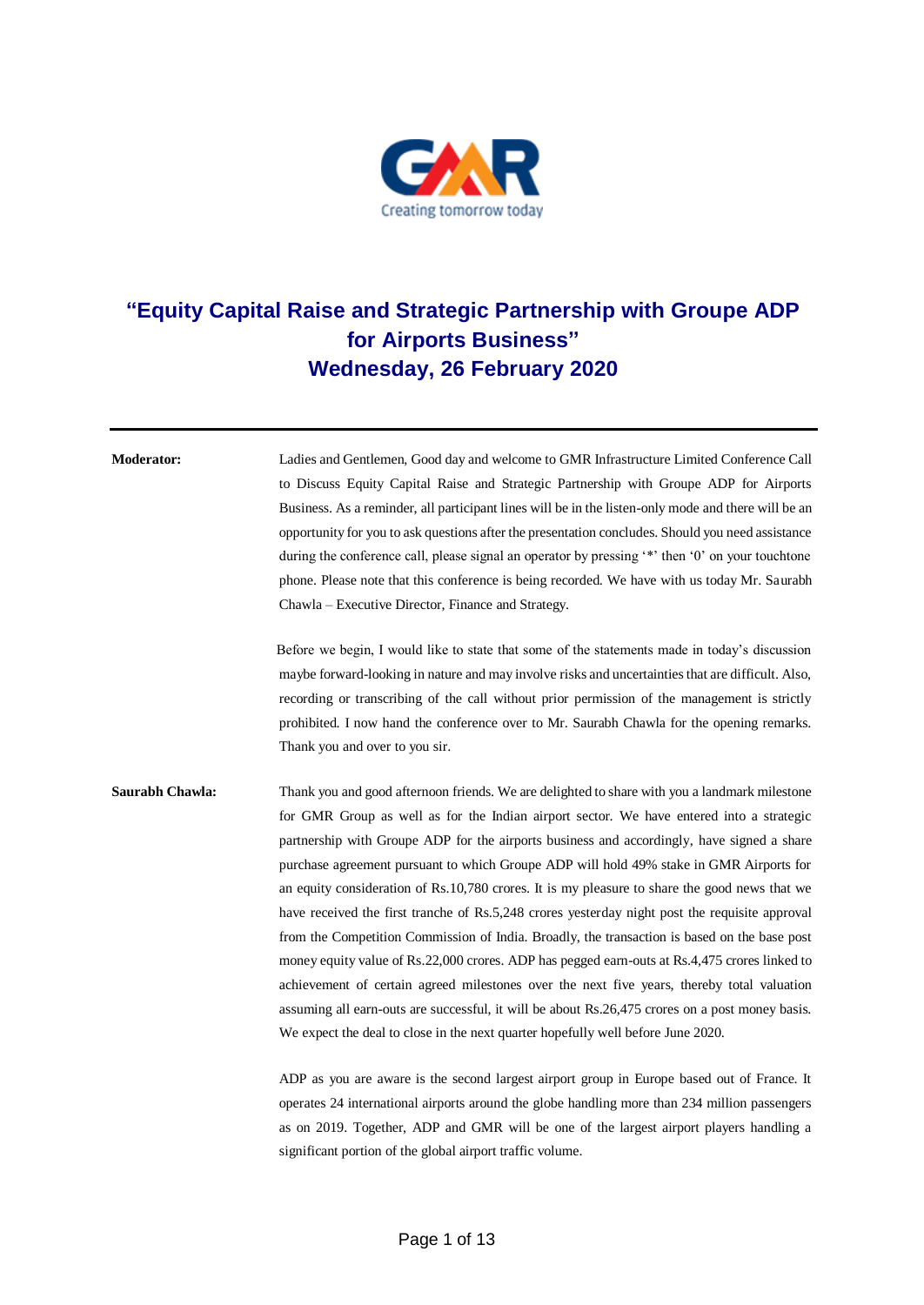

The partnership with ADP will lay a new roadmap for the company as it has manifold merits. Firstly, it creates a world-class airport development and management platform. The partnership with Groupe ADP is in line with GMR's business direction to become a global airport developer and operator. We have been on a journey of defining airports of the future with key focus on passenger experience by leveraging enhanced technology and offering superior amenities. The Groupe ADP-GMR will have a smoother access to global markets opening up newer avenues of business growth.

The deal will unveil a first of its kind airport development and operations platform. It will combine unmatched trends in the airport development and highest standards of passenger experience. This will also open up new opportunities for route development, enhanced expertise in operations, retail, IT, innovation, engineering and many more. Together, we will continue to strive towards creating a world-class portfolio of smart airport assets.

Secondly, this whole partnership is built on a very strong industrial and strategic backdrop. ADP and GMR are both in the airport business. The partnership between the two is being structured as a strategic partnership to be built on two-way exchange of expertise, personnel, knowledge and market access. Passengers and other stakeholders will also benefit immensely and hereby setting new industry defining benchmarks.

Thirdly, and of course, an important aspect for GMR Infrastructure that will lead to significant deleveraging of the corporate balance sheet of the company. The equity raise will mainly address the debt at the corporate level and eventually will lead to improved profitability and cash flow for GMR Infrastructure.

Lastly, this partnership paves way for restructuring of the business by way of demerger. The plan is for mirror demerger of the airport and non-airport businesses which will be of course subject to the board approvals. A committee of the Board has already been appointed and now that we have completed the first tranche, the process will go forward and we will be filing for demerger post the second closing whenever we see the second tranche. The exercise would bring clear focus on two businesses which are unrelated to each other and we believe shall unlock substantial value for all shareholders.

At this stage, I will close my remarks and we are open to any questions that participants may have with respect to this partnership that we have entered into with ADP. Thank you.

**Moderator:** Thank you very much, sir. Ladies and gentlemen, we will now begin the question-and-answer session. The first question is from the line of Aditya Mongia from Kotak Securities. Please go ahead.

**Aditya Mongia**: I had a few questions from my side: Sir, the first question I had was want to check with you whether as part of the deal is there any guaranteed return that you would have promised to the buyer over here in the airports business?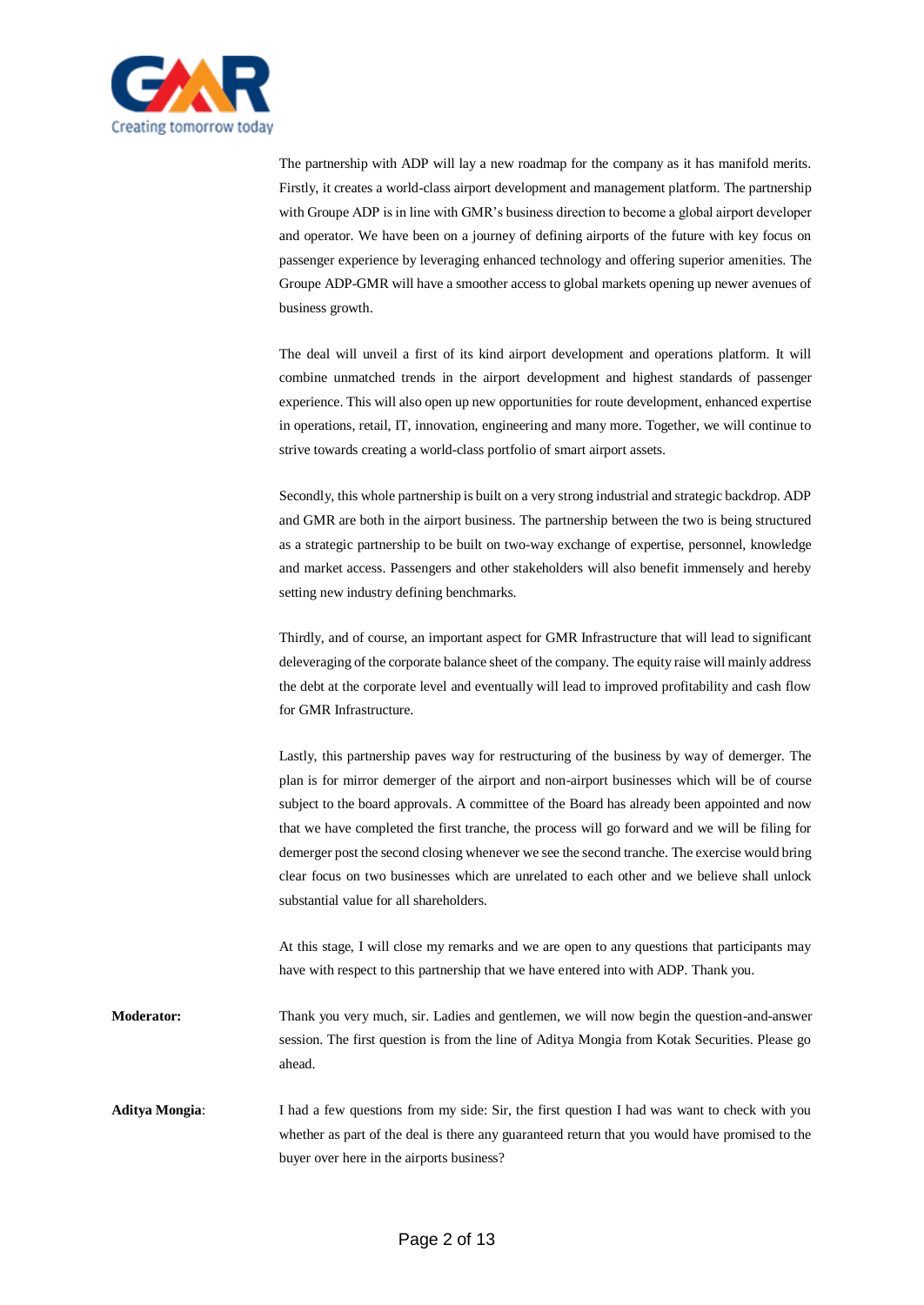

**Saurabh Chawla:** No, Aditya, it is a pure equity transaction, there are no guaranteed returns of any kind and it is a very long-term partnership that we are envisaging with them, so both the ups and downs we shall ride in together.

**Aditya Mongia**: The second question on the deal was that if there are any agreement or thought process being signed off with Groupe ADP increasing share in the airports business over time?

- **Saurabh Chawla:** No, Aditya. The whole principle behind it is that Groupe ADP is looking at GMR Airports as a platform for their primarily the Asia play. If you look at the concentration of their business, it is primarily in Europe, they have some North Africa and Middle East business but that is in partnership mainly with the TAV which is the Turkish airport operator. And in their strategic vision, GMR is a perfect fit for the whole Asia play and hence they want to leverage our management strengths and our reach in Asia. As you are aware, we have two airport place in Philippines; one in Cebu where we operate and the other one which is Clark where we have EPC. So, that is what their focus is. There is no enhanced equity allotment to them envisage at this particular stage.
- **Aditya Mongia**: Is there a specific territory defined through which all contracts that parties bidding will happen through this platform?
- **Saurabh Chawla:** Yes, we have carved out exclusivity. GMR is exclusive for South Asia whereas ADP is exclusive for Western Europe, GMR also is exclusive for Greece. So, as you are aware that we have recently signed the agreement for development of the Crete airport. So, any other airport that may come, GMR will have exclusive rights to bid for that. However, in other parts of Asia or Africa or Middle East or even Central Asia, both the companies will actually coordinate with each other and depending upon the strength of each, we will be bidding in those airports. As you are aware, we have great strengths in project implementation, project management whereas Groupe ADP has huge strengths in design. They have access to very-very cheap capital. So the whole vision is that how we can combine these two in a full industrial and strategic partnership which we have actually highlighted in our presentation also whereby we can increase equity returns for our shareholders. So that is the vision which both are taking forward.

**Aditya Mongia**: Again just clarifying, what you essentially meant to say on the territory part was that if let us say tomorrow an airport comes in Sri Lanka, then it will not be bid through this GMR Airports because that is a combination of two parties, it will be bid by GMR Infrastructure, am I getting it right or…

- **Saurabh Chawla:** No, you are getting it absolutely wrong. If it is in Sri Lanka, it will be bid by GMR Airports Limited which is a 51:49 joint venture. If it comes let us say in Thailand, then both the parties will sit together, whether it is ADP to bid for it or GMR Airports to bid for it, it is not GIL which is bidding for it or together for it.
- **Moderator:** Thank you. The next question is from the line of Rakesh Tripathi from Franklin Templeton Investments. Please go ahead.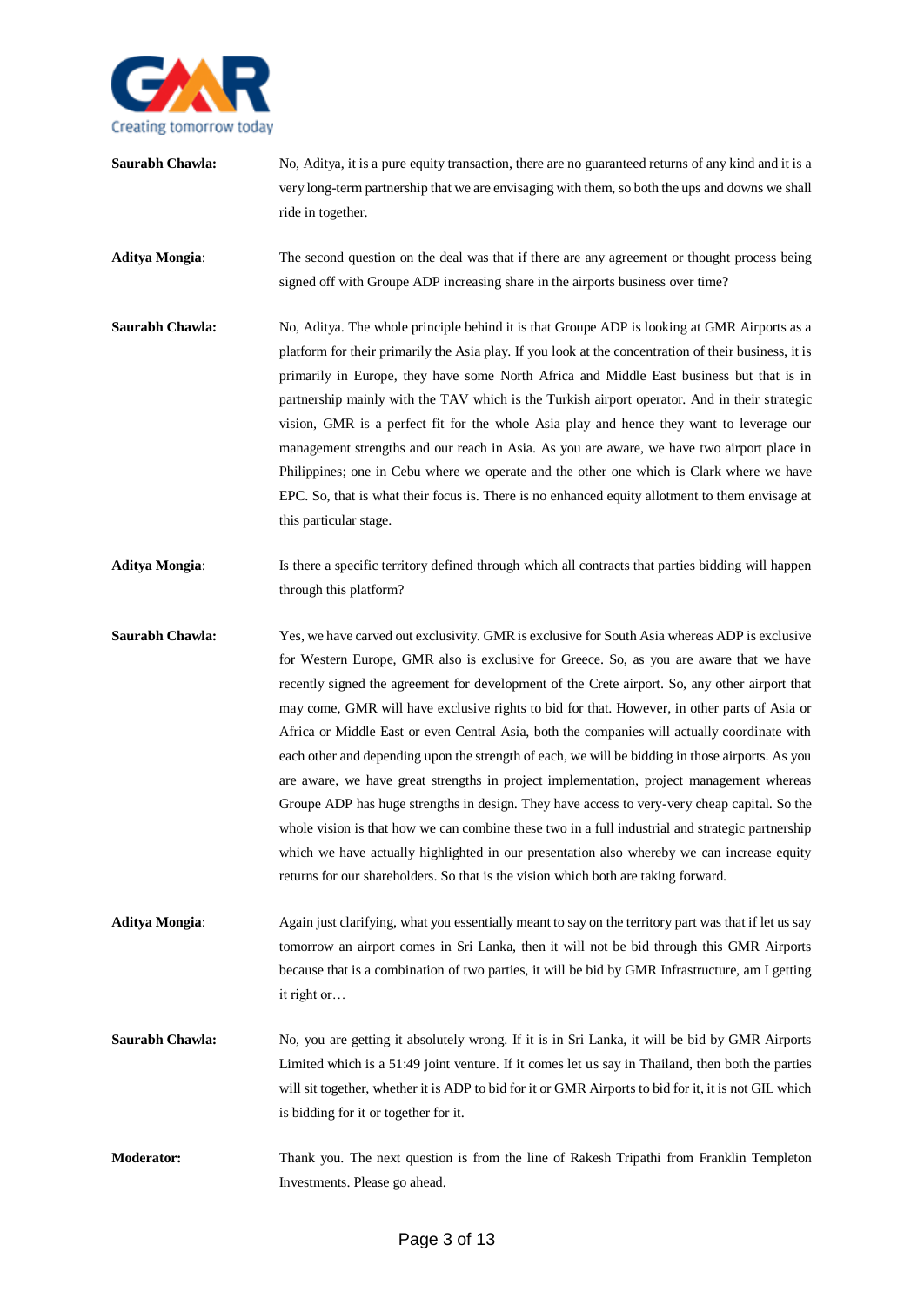

| Rakesh Tripathi: | My question was regarding the stake sale. So, are the PE investors also selling their stake as part |
|------------------|-----------------------------------------------------------------------------------------------------|
|                  | of the transaction? And if so, how much of the cash from the deal would GMR Infrastructure be       |
|                  | receiving?                                                                                          |
|                  |                                                                                                     |

**Saurabh Chawla:** The existing PEs till yesterday of course now they have exited, they have been bought over by Groupe ADP and they have exited out, so the likes of Macquarie, JM and others have exited their investment in GMR Airports Limited. Out of the Rs.5,248 crores that has been received in the entity, about Rs.1,230 crores if I am correct is the amount that has gone to the PE investors, the balance has gone to reduce the debt of the group.

**Rakesh Tripathi:** And the entire 107 billion transaction includes 10 billion that will go towards the CAPEX spending for the Delhi Airport, is that correct?

- **Saurabh Chawla:** No, there is no connection between the two. So out of the Rs 10,700-odd crores that we have to received for this divestment, about Rs.1,000-odd crores will go into GMR Airports Limited for its own balance sheet to deleverage and create the capacity for future growth. That is the platform entity in which Groupe ADP will come as 49% player. The balance Rs.9,780-odd crores monies available for GMR group for its own corporate balance sheet deleveraging exercise. So, these are two different buckets you have to view. With respect to DIAL, DIAL has its own business plan, own balance sheet, there is no equity infusion happening in DIAL which is the Delhi international airport. DIAL has raised bonds for its CAPEX plans. So, the Rs.10,500-odd crores that is being spent to increase the capacity from current about 66-odd million passengers to 100 million passengers, that is where that money will be spent. Currently, the cash on the books of DIAL is about 3,200-odd crores. Over the next three years, there will be internal accruals, that will also add on to it and some real estate monetization and payments that will add on to it which will complete the full CAPEX plan of Delhi international airport. So just to summarize, this transaction is primarily for GMR Infrastructure Limited to deleverage its own corporate balance sheet which upon the completion of the transaction will delever by about Rs.9,780 crores, Rs.1,000-odd crores will go as primary infusion into GAL or for GAL's own balance sheet capacity creation.
- **Moderator:** Thank you. The next question is from the line of Kirthi Jain from Sundaram Mutual Fund. Please go ahead.

**Kirthi Jain:** Sir, this full Rs.9,780 crores would be available for corporate debt reduction, right sir?

**Saurabh Chawla:** Yes, the target utilization is the corporate debt reduction.

**Kirthi Jain:** Some stake you need to buy from Malaysian Airlines for Hyderabad, right, sir?

**Saurabh Chawla:** Again, if you look at the corporate structure of the airport platform, we have the listed company which is GIL, underneath GIL is the airport platform which is GAL which is GMR Airports Limited where Groupe ADP is coming in as 49% partner. And underneath that is entities like Hyderabad International Airport or Delhi International Airport. So, any buyout of equity of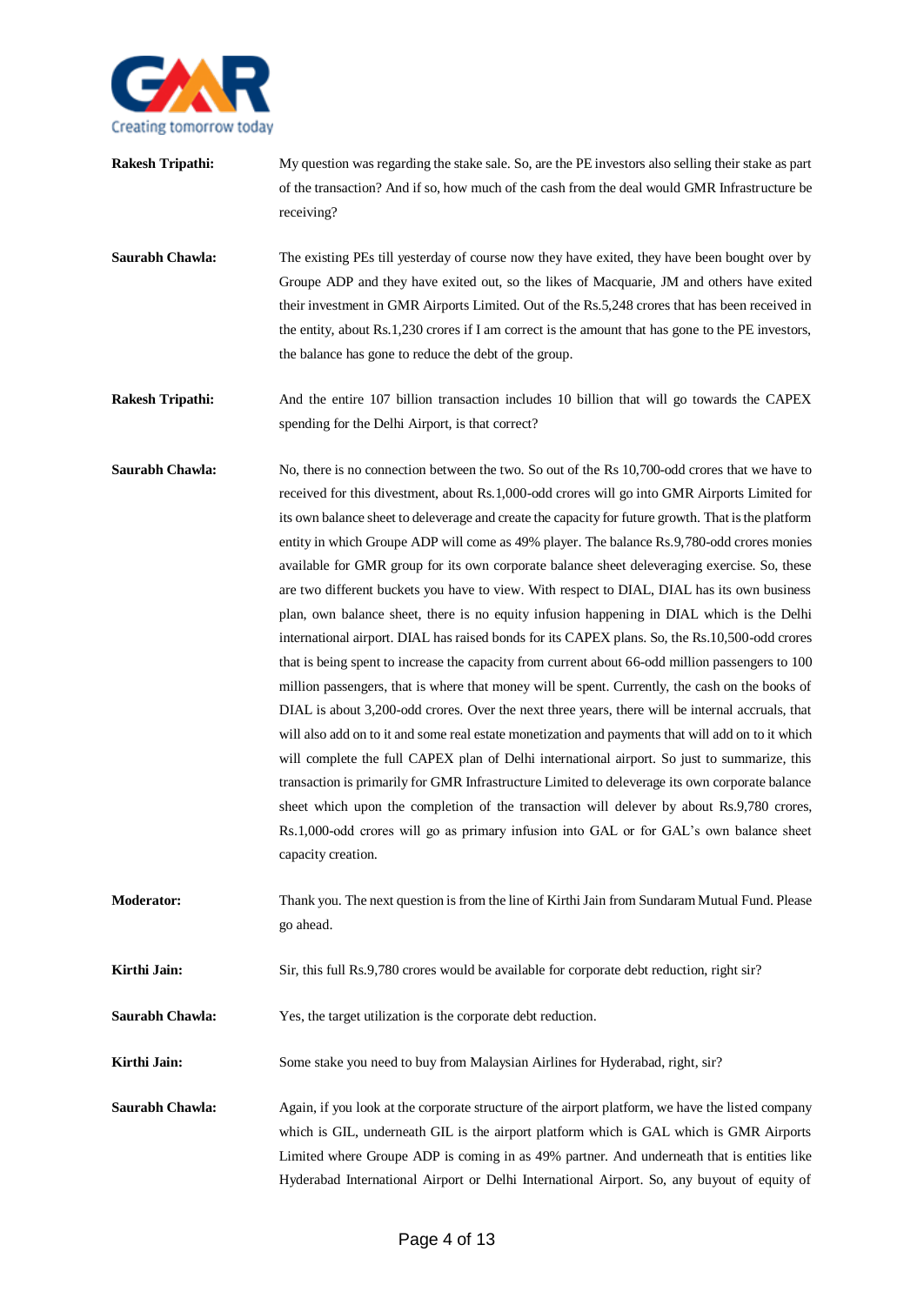

Malaysian Airports or Fraport or whatever happens, that will be done by GAL and it will be done in partnership with Groupe ADP. It has no impact on GIL.

**Kirthi Jain:** Sir, again on this funding, as you highlighted, ADP, one of the strengths is they are able to raise 1.2% rates and all. So, like will they help us or how will it function sir to raise cost at such funds at which ADP in its country raising, you are raising at 5.8, 5.9% roughly?

- **Saurabh Chawla:** That is a good question. In our conversations with them, this is one area of focus for them because they are able to deploy their capital which today is not earning enough returns in the debt capital markets. Their intention is to actually deploy that debt capital in some of the Greenfield or Brownfield projects which are in pipeline for us; however, detailing of that will happen as we go forward. They have demonstrated this intention of this in their joint venture with TAV, the Turkish Airport Venture. So, in those projects, they have deployed by giving shareholder loan at very-very attractive rates which benefited the Turkish airport platform because they got cheaper debt and it benefited of course ADP's own balance sheet because they earn much better than what the market returns were offering. So, it is mutually beneficial. That will play out also in the case of GMR Airports Limited.
- **Kirthi Jain:** Sir, given that ADP has low cost funds and also strong balance sheet, will we leverage it to do captive development of hotels and other allied infrastructure within the DIAL and Hyderabad Airport, anything plans like that?
- **Saurabh Chawla:** No, DIAL and HIAL have their own business plans and the whole strategy going forward honestly is to actually create free cash flow. So, a decision will be made at appropriate time once the free cash flow starts to get generated, whether do you want to invest in an asset class like let us say real estate like hotels or anything like that which gives better than what the returns are being offered by the airport platform. So, at this stage, there is no self-development plan, that is envisaged at either HIAL or DIAL. We are doing a little bit of the self-development in the real estate side at HIAL but nothing meaningful, nothing which I would guide you to factor in your analysis, not at this particular stage. Maybe three, four years down the road, once the CAPEX plan is fully completed and we believe that there is an opportunity to capture and we need to invest those surpluses instead of dividending out to shareholders, we rather invest those surpluses for real estate development in those verticals, we could look at that particular point of time, nothing right now.

**Moderator:** Thank you. The next question is from the line of Ajinkya Bhat from Macquarie. Please go ahead.

- **Ajinkya Bhat:** Sir, I have two questions: First question is what is the timeline of getting the second tranche which will have Rs.1,000 crores primary infusion in GMR Airports?
- **Saurabh Chawla:** So, we should be looking at the first quarter of next fiscal year to complete the second phase of the transaction. That is the current timeline.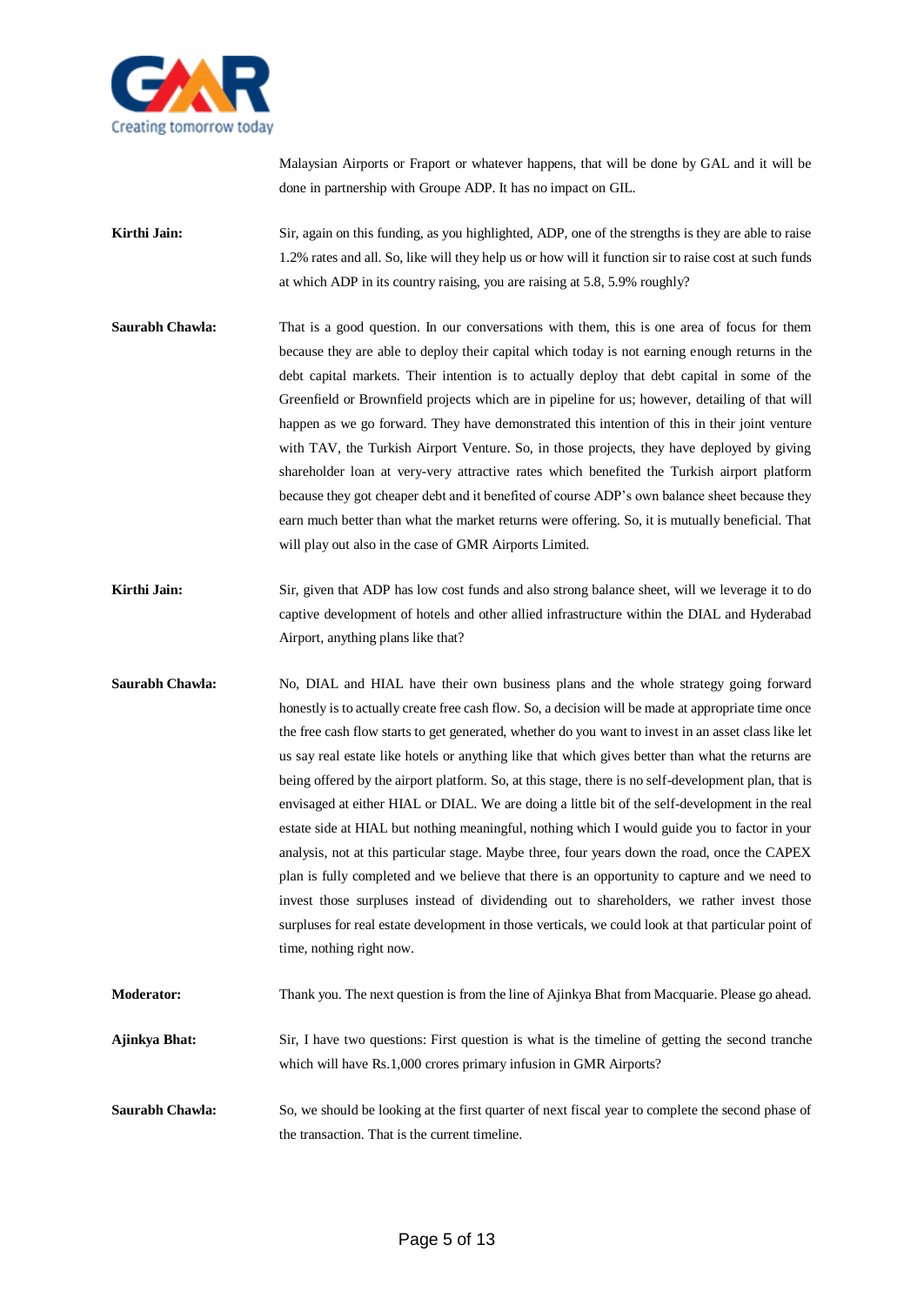

| Ajinkya Bhat: | Second question is that in the presentation that you have sent out, you have hinted at basically a |
|---------------|----------------------------------------------------------------------------------------------------|
|               | potential demerger of GMR Airports eventually whenever it may happen. Now, my question is          |
|               | that if you are able to demerge and list it separately, so then it will be like a spin off, so the |
|               | existing shareholding of GMR Infrastructure will essentially get mirrored into the 51% stake       |
|               | into the GMR Airports Limited. Then in that case what will happen is that the foreign player,      |
|               | ADP essentially becomes the single largest shareholder of the demerged GMR Airports business.      |
|               | Do you think that this might actually create regulatory hurdles given that airports is a strategic |
|               | sector and you are essentially operating the national capital airport, how do you look at this     |
|               | process with ADP potentially becoming the single largest shareholder after the demerger?           |
|               |                                                                                                    |
|               |                                                                                                    |

- **Saurabh Chawla:** One, it is going to be a mirror demerger, not spinning off. So, GIL will split itself into two. So hence the GIL shareholders will get exactly the same ownership in GMR Airports vertical and also in GMR non-airports vertical. It is a vertical split, it is a mirror split and it is not a spin off, so hence the family will continue to own 64% which is the current shareholding they have in GIL, let us say, theoretically they will continue to hold 64% in GIL-1. So that is just to …
- **Ajinkya Bhat:** I am not saying this from the perspective of GMR Infra. What I am saying is once you demerge GMR Airports, right now…

**Saurabh Chawla:** I am not demerging GMR Airports, that is what I am trying to highlight you.

**Ajinkya Bhat:** Not right now, but I am saying is that after the deal, GMR Infrastructure will hold 51% stake in GMR Airports, right. Now, whenever GMR Airports is to be listed separately, essentially that 51% holding in GMR Airports will get divided among the current shareholders of GMR Infra whereas Groupe ADP will retain 49% stake in GMR Airports and then it essentially becomes the single largest shareholder whenever that demerger happens if and when.

**Saurabh Chawla:** So again, your understanding on that is wrong. I can explain to you separately offline. There is no dilution that will happen from that 51% - that is points no one. Point number 2 is assuming that also, today, international players can invest 100% FDI into airport sector. The recent bid by Zurich at Jewar airport is a classic example. The existing Bangalore airport is owned 100% by Fairfax's associate entity is another example. So, owning majority or owning 100% is not an issue from a regulatory perspective. But coming back to your earlier point of majority being owned by ADP and minority by GIL investors, that is a wrong notion. We can tell you offline how the maths work in a mirror demerger.

**Moderator:** Thank you. The next question is from the line of Puneet Gulati from HSBC. Please go ahead.

**Puneet Gulati:** Just trying to understand here, so after this Rs.1,230 crores that has been paid to PE, is there anything else which is due to them?

**Saurabh Chawla:** No, they have exited fully.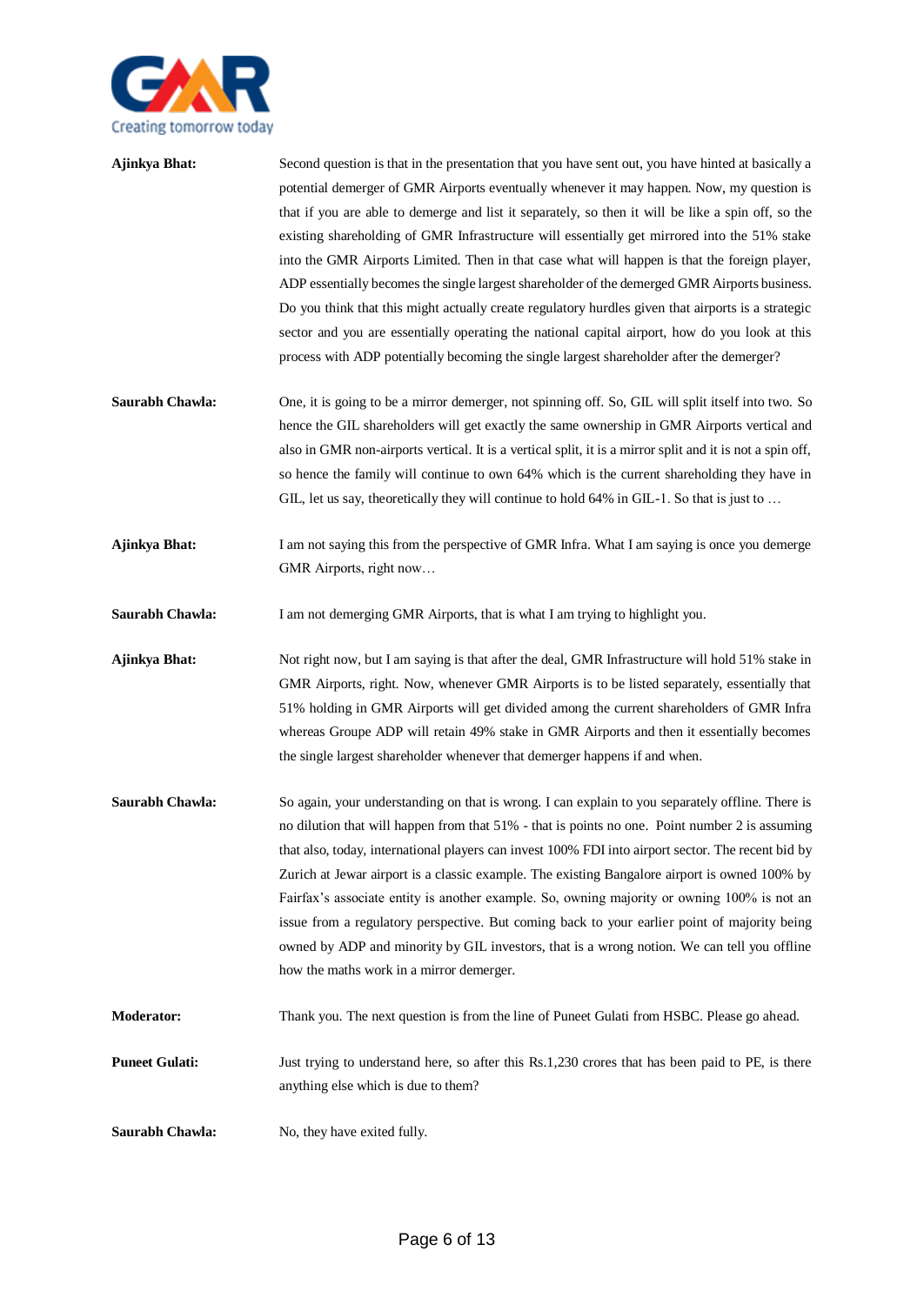

| <b>Puneet Gulati:</b> | So, whatever out of Rs.9,780 crores, you receive ~Rs.5,248 crores, so the balance will entirely<br>accrue to GMR Infra?                                                                                                                                                                                                                                                                                                                                                                                                                                                                                                                                                                                                                                                                                                   |
|-----------------------|---------------------------------------------------------------------------------------------------------------------------------------------------------------------------------------------------------------------------------------------------------------------------------------------------------------------------------------------------------------------------------------------------------------------------------------------------------------------------------------------------------------------------------------------------------------------------------------------------------------------------------------------------------------------------------------------------------------------------------------------------------------------------------------------------------------------------|
| Saurabh Chawla:       | Has already accrued and debt has already been paid down.                                                                                                                                                                                                                                                                                                                                                                                                                                                                                                                                                                                                                                                                                                                                                                  |
| <b>Puneet Gulati:</b> | So, you receive the entire cash? I thought you received only Rs.5,248 crores. I am talking about<br>the second tranche.                                                                                                                                                                                                                                                                                                                                                                                                                                                                                                                                                                                                                                                                                                   |
| Saurabh Chawla:       | Yes, out of the Rs.5,248 crores which we have received right now, Rs.1,230-odd crores has gone<br>towards the PE, about Rs.4,000 crores of cash in the first tranche has gone towards debt<br>repayment. When you are talking about the second tranche, Rs.1,000-odd crores will go to GAL<br>which is the airport platform to create its own capacity. So that entity will deliver. There are<br>certain bondholders over there who will get paid at that particular point of time and the balance<br>Rs.4,000-odd crores will still come to GMR Infra or GMR Infra to further pay down its corporate<br>debt. So in total, I would say out of the Rs.10,780 crores, Rs.9,780 crores will come to GMR<br>Infra for its debt to be paid down and Rs.1,000 crores will go to GMR Airports for its debt to be<br>paid down. |
| <b>Puneet Gulati:</b> | And no more payments to be made to the PE guys?                                                                                                                                                                                                                                                                                                                                                                                                                                                                                                                                                                                                                                                                                                                                                                           |
| Saurabh Chawla:       | And no more payments to the PE guys, yes.                                                                                                                                                                                                                                                                                                                                                                                                                                                                                                                                                                                                                                                                                                                                                                                 |
| <b>Puneet Gulati:</b> | Secondly, can you also elucidate a bit more on the terms of the earn-outs that you will get?                                                                                                                                                                                                                                                                                                                                                                                                                                                                                                                                                                                                                                                                                                                              |
| Saurabh Chawla:       | There are certain milestones on various parameters which have been agreed with them, for<br>example, the real estate monetization at what value, at what run rate, these are some of the<br>performance parameters that we have to achieve over the next five years is what we have agreed.<br>And on achievement of that, at the fifth year anniversary is when it will be determined as to how<br>many milestones have been achieved and what relative value should accrue to GMR Infra.                                                                                                                                                                                                                                                                                                                                |
| <b>Puneet Gulati:</b> | So, if you achieve all milestones, then the implied valuation goes up to Rs.26,475 crores. Does<br>that mean your shareholding will go up from 51% to whatever higher number?                                                                                                                                                                                                                                                                                                                                                                                                                                                                                                                                                                                                                                             |
| Saurabh Chawla:       | You are absolutely correct, it will go up to almost 59%.                                                                                                                                                                                                                                                                                                                                                                                                                                                                                                                                                                                                                                                                                                                                                                  |
| Moderator:            | Thank you. The next question is from the line of Atul Tiwari from Citigroup. Please go ahead.                                                                                                                                                                                                                                                                                                                                                                                                                                                                                                                                                                                                                                                                                                                             |
| <b>Atul Tiwari:</b>   | Just wanted to find out this Rs.4,000 crores debt has been paid down yesterday, right at the GIL<br>parent level. So, after this pay down as of today how much debt is remaining?                                                                                                                                                                                                                                                                                                                                                                                                                                                                                                                                                                                                                                         |
| Saurabh Chawla:       | So, about Rs.6,000 crores, that would be still left over there. It will of course have some accrual<br>interest because by that time three months, two months down the road whenever the payment<br>happens, that will get accrued to it.                                                                                                                                                                                                                                                                                                                                                                                                                                                                                                                                                                                 |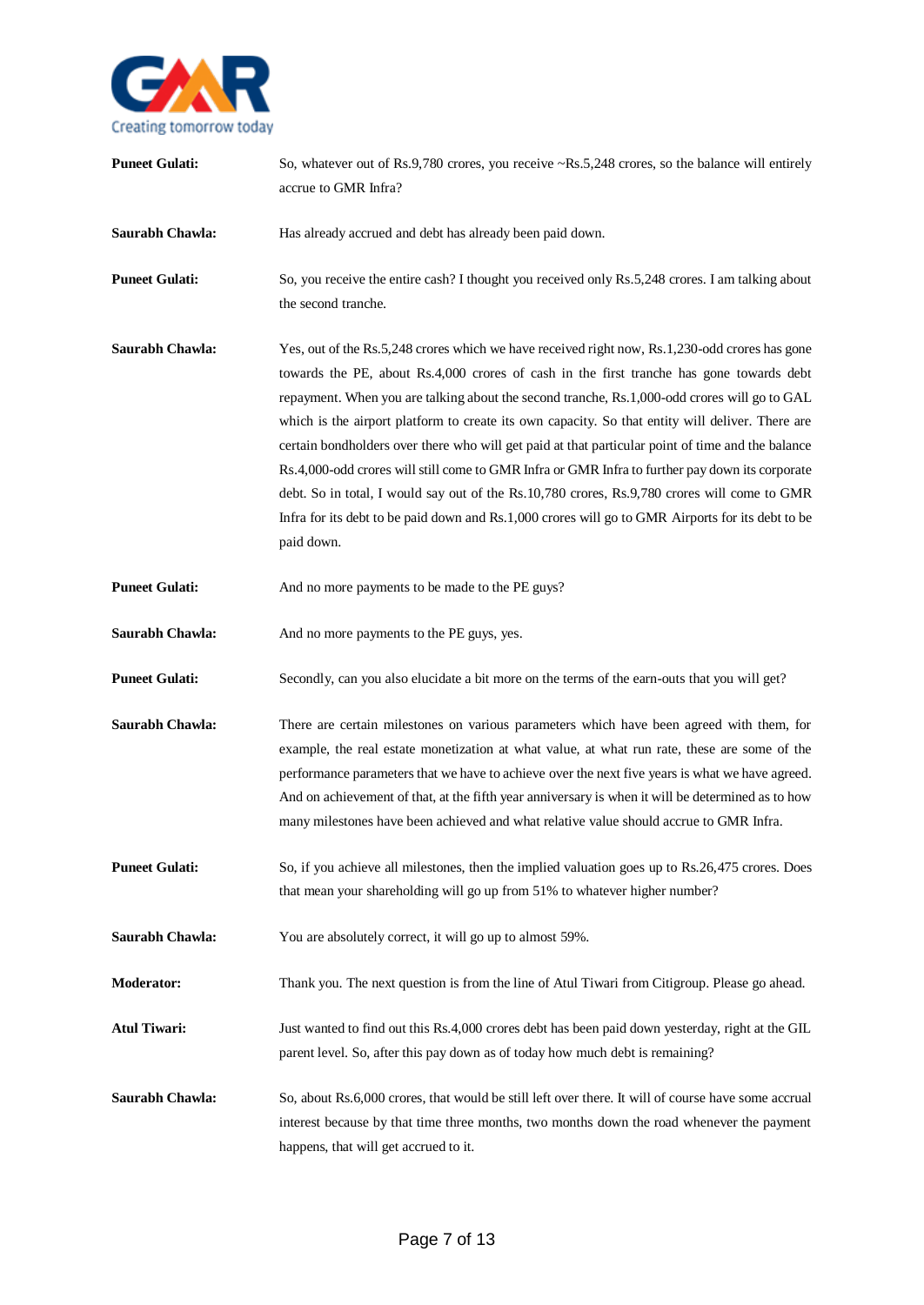

| <b>Atul Tiwari:</b> | So, does that mean the debt at the GIL level was about Rs.10,000 crores because I remember in<br>some of the previous conference calls, a number of about Rs.6,000 crores being discussed?                                                                                                                                                                                                                                                                                                                                                                                                                                                                                                                                                             |
|---------------------|--------------------------------------------------------------------------------------------------------------------------------------------------------------------------------------------------------------------------------------------------------------------------------------------------------------------------------------------------------------------------------------------------------------------------------------------------------------------------------------------------------------------------------------------------------------------------------------------------------------------------------------------------------------------------------------------------------------------------------------------------------|
| Saurabh Chawla:     | The corporate debt as of December was Rs.9.000 crores, of this Rs.9,000 crores, the Rs.5,248<br>crores what we have got, Rs.1,200 crores is gone to PE investors, Rs.4,000 crores is used to pay<br>this debt along with the accrued interest. So net-net, that is the situation for this Rs.4,000 crores<br>and once we receive the remaining amount, that will also be used for corporate reduction. So,<br>the amount is Rs.9,000 crores as of $30th$ December. Just to add, when we are saying corporate<br>debt, it includes the standalone debt plus all the other entities debt, that is the way to look at and<br>wherever corporate supports the entity. So all debt put together, it is not only the standalone<br>debt, it includes all the |
| <b>Atul Tiwari:</b> | So just to make it clear, roughly about Rs.4,500 crores more will be received by the parent<br>company, but the corporate debt is about Rs.6,500 crores, so another Rs.2,000 crores will be left<br>at the parent company. So, what is the plan to kind of tackle that debt?                                                                                                                                                                                                                                                                                                                                                                                                                                                                           |
| Saurabh Chawla:     | It would not be Rs.2,000 crores, in the slightly lesser range but also you have to understand that<br>there are other assets which are available with us                                                                                                                                                                                                                                                                                                                                                                                                                                                                                                                                                                                               |
| Saurabh Chawla:     | And are being divested as we speak.                                                                                                                                                                                                                                                                                                                                                                                                                                                                                                                                                                                                                                                                                                                    |
| <b>Amit Jain:</b>   | Yes. So there are road assets, highways are there, then we have got this land parcels, we have<br>got energy assets and coal mines we have in Indonesia. So those assets also we are actively<br>looking at divestments. So, our aim which we have already indicated earlier is to delever and<br>make our balance sheet stronger and our endeavor is to make it as soon as possible, as low as<br>possible corporate debt.                                                                                                                                                                                                                                                                                                                            |
| <b>Atul Tiwari:</b> | And the equity from the Kamalanga asset sale will also come to the GIL or it will go to the GMR<br>Energy, just to clarify?                                                                                                                                                                                                                                                                                                                                                                                                                                                                                                                                                                                                                            |
| <b>Amit Jain:</b>   | It will go to GMR Energy, it will not come to GMR Infra.                                                                                                                                                                                                                                                                                                                                                                                                                                                                                                                                                                                                                                                                                               |
| <b>Atul Tiwari:</b> | So that does not help in the reduction of this standalone level debt at least?                                                                                                                                                                                                                                                                                                                                                                                                                                                                                                                                                                                                                                                                         |
| <b>Amit Jain:</b>   | But there are all other kinds of guarantees and all gets vacated because of that, it will indirectly<br>help GMR Infra also?                                                                                                                                                                                                                                                                                                                                                                                                                                                                                                                                                                                                                           |
| <b>Atul Tiwari:</b> | And how much is that equity which will go to GMR Energy?                                                                                                                                                                                                                                                                                                                                                                                                                                                                                                                                                                                                                                                                                               |
| <b>Amit Jain:</b>   | So, if you look at Kamalanga, Rs.5,300 crores is the EV value, of which debt of Rs.4,000 crores<br>of Kamalanga will go, remaining equity value will come to GMR Group and that is the way it is<br>structured.                                                                                                                                                                                                                                                                                                                                                                                                                                                                                                                                        |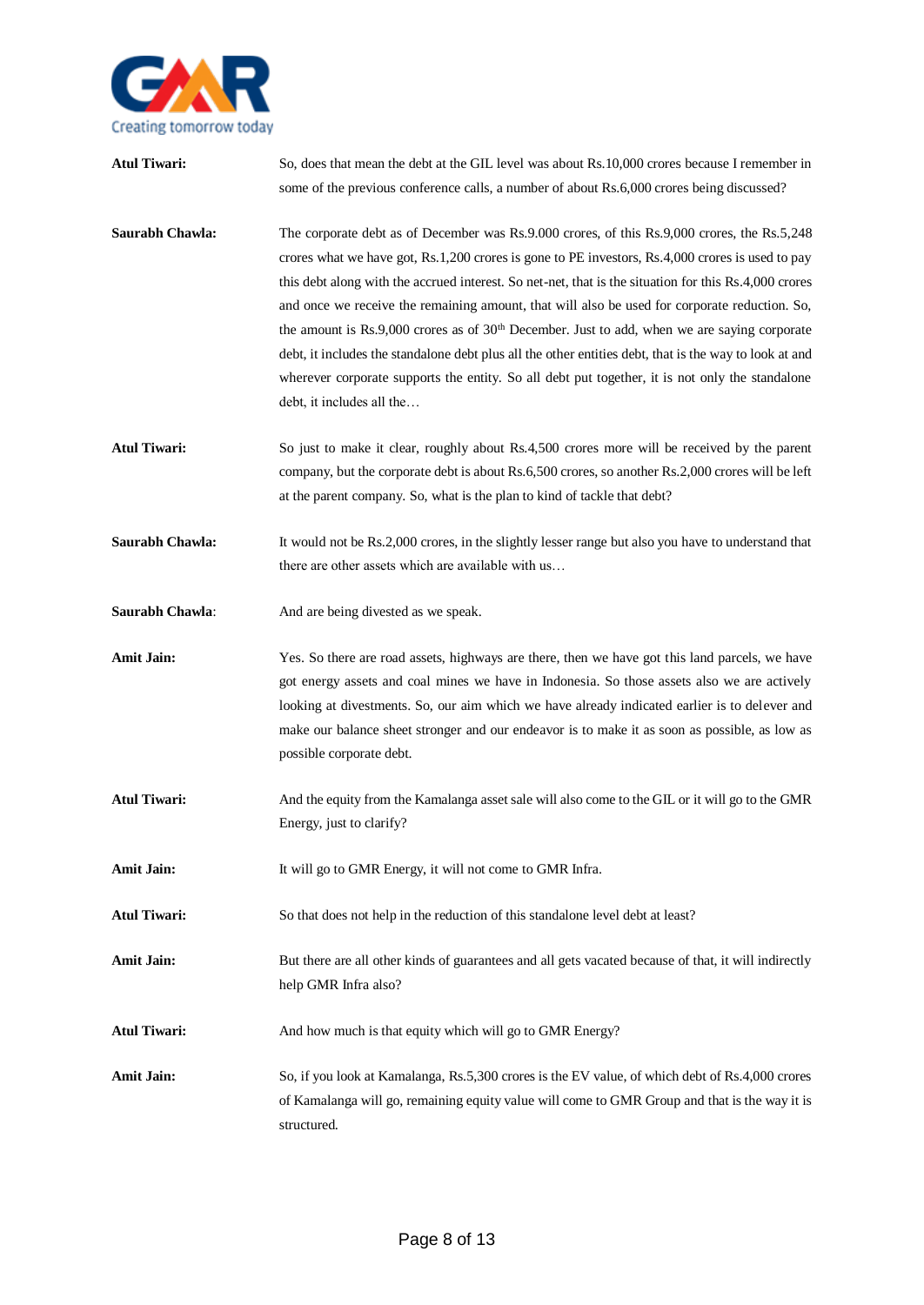

**Moderator:** Thank you. The next question is from the line of Gautam Prasad from Deutsche Bank. Please go ahead. Gautam Prasad: First question I wanted to check is after Rs.9,000 crores debt that you mentioned and the Rs.4,000 crores payout, can you segregate that between payout on the standalone debt versus the guaranteed debt, what portion is being applied to standalone GIL debt and what portion is being applied to the guaranteed obligations? Part two, I just wanted to get a sense of what proportion of this will be applied to GMR coal reserves, Indonesian coal company that you just mentioned? **Saurabh Chawla:** I would be able to guide that over a call when we complete our second closing as to how much of the debt standalone will get extinguished and how much of the supporting obligations do the subsidiaries get. But broadly, whether you pick this side of the aisle or the other side of the aisle, it is still obligation of the listed co, so that will get reduced. **Moderator:** Thank you. The next question is from the line of Parvez Akhtar from Edelweiss. Please go ahead. **Parvez Akhtar:** So, the quantum of earn outs that you are getting is pretty similar to the TATA-GIC deal. So, is it fair to assume that the nature of the earn-outs, etc., is also more or less similar to what we had agreed with them? **Saurabh Chawla:** Yes, pretty much in a similar line. **Parvez Akhtar:** Apart from this deal, when do we expect now the tariff order for DIAL to come? It is just getting delayed for quite some time. So, what is the way out there? **Ashish Jain:** For the order to come in, with effect from April 1<sup>st</sup> we should have it applicable. So right now, the process is still on and it may get delayed by a month or two at max. **Moderator:** Thank you. The next question is from the line of Mohit Singh from IDFC. Please go ahead. **Mohit Singh:** Sir, on the clearance required, given the fact that there is too much delay in getting the TATA-GIC clearance, what makes you confident that the clearances for this transaction will be in place in June '20? And secondly, you got the first tranche. Have you transferred equities to the Groupe ADP or is it in terms of loan or advances at this point of time? **Saurabh Chawla:** It is a sale of equity. So, they have now effective 24.9% shareholding in GMR Airports Limited. There are no advances or loans of any kind, that is number one. With respect to our confidence on the approval side of it, I think the first approval itself which took almost I would say four months which is the CCI approval here was actually a green channel approval, so it was done in a day's time. Being a Government of France own listed company, they have certain advantages. The approvals that are envisaged are more or less listed out, though it is your shareholders' approval, family still owns majority of the listed company which is GIL, so I think that should be forthcoming in next 45-days' time. Second is of course RBI approval because GAL is a CIC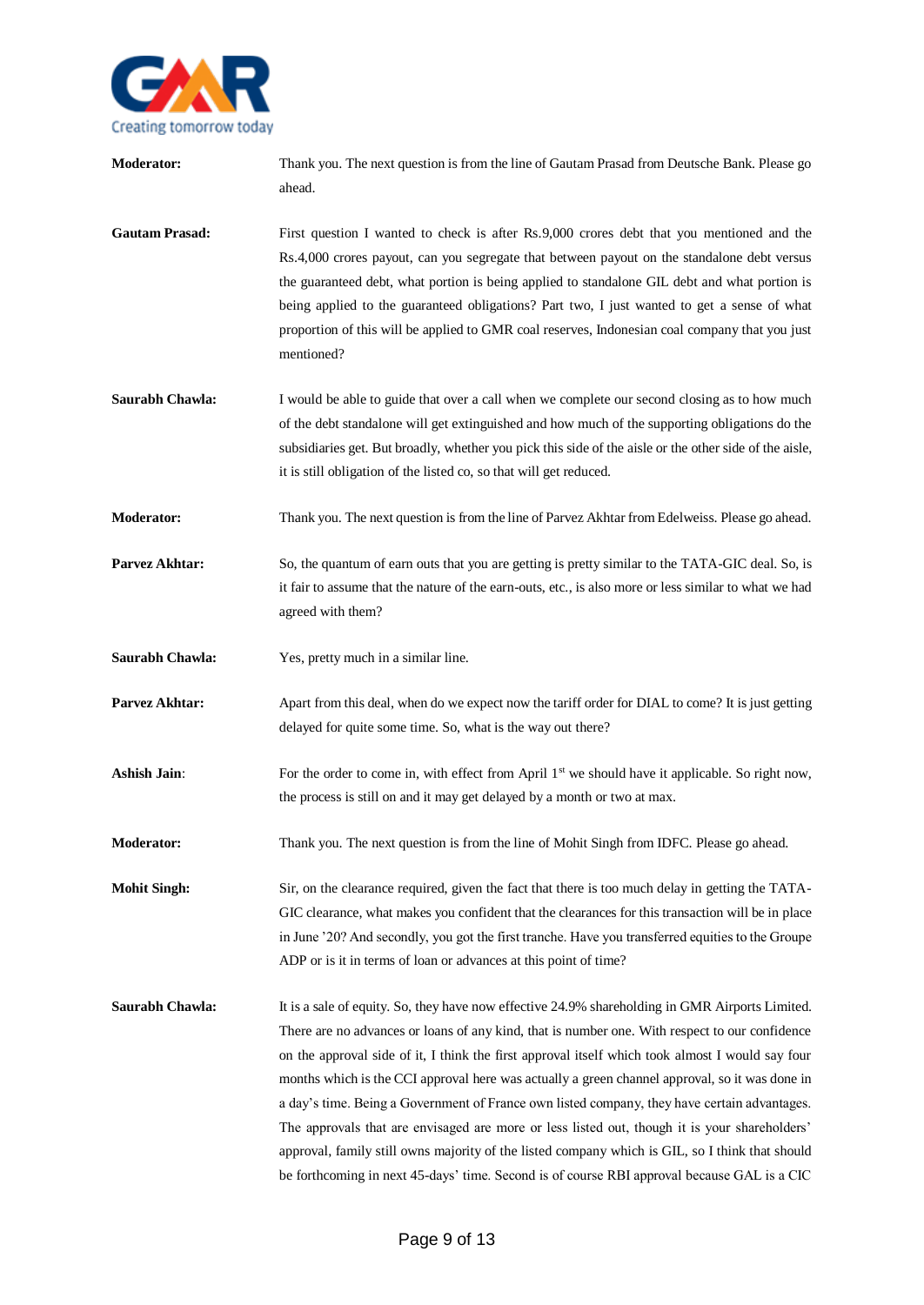

entity and hence RBI is the regulator over there. RBI in the previous case had given the approval in about 30-40-days' time. So, I think in parallel both these approvals should be in place. And the last of course is, is there any other approvals that are required, whether any security approval because that is one of the parameters that government looks at. Again, being a Government of France own entity, that should not be an issue at all. So, the confidence level is much higher that we should be able to get all our approvals in place by mid-April to end-April and then we can move towards the second closing whereby the balance amounts of Rs.5,500 crores comes into the company.

**Mohit Singh:** Just a clarification. For the 24.99% share, you did not require any RBI approval or security clearance?

**Saurabh Chawla:** No, that was not required.

**Mohit Singh:** Secondly sir, the Malaysian airports, we keep hearing that they are looking to sell their investments in their respective airports. In case they want to sell, do we have RFR or do we have some understanding from Groupe ADP in case they want to exit, will we be able to buy those?

- **Saurabh Chawla:** Honestly speaking, these discussions are yet to take place with Groupe ADP. They are definitely interested and coming at the operating asset level also. But everybody looks at the right price and as and when our discussions with the Malaysian airport or Fraport or any other entity progresses, we will of course open up this discussion. We have an RFR in both these cases and hence we can exercise that RFR at that particular point of time. But still I would say these are at an early stages. We have strong partner in the form of ADP who can put up the money at a short period of time to buy the stakes. Last but not the least, today there is huge momentum by sovereign funds or pension funds to have some kind of investment play in the airport sector given the growth that is there. So most of these guys continue to approach us. Even at the asset level, if there is an opportunity for them to purchase any investor, they would be more than forthcoming. So early stages of discussion. Hopefully, I think in the next few months clarity will emerge.
- **Moderator:** Thank you. The next question is from the line of Sachin Jain from Carnelian Asset Management. Please go ahead.

**Sachin Jain:** The taxation effect from cash flows pertaining to this transaction if any?

**Saurabh Chawla:** Let me highlight that the first tranche is through the infusion of primary equity in an entity and hence there is no secondary sale, although there is very minimal amount of secondary sale and hence there is no tax implication. On the second tranche, after we get all the regulatory approvals, there will be secondary sale of shares and we believe that we will have enough shelters available for minimal tax. So, these are all old losses that are there and hence we will utilize this.

**Sachin Jain:** So probably as of now very minimal impact from cash flows that we are going to receive in the second tranche for the purpose of taxation?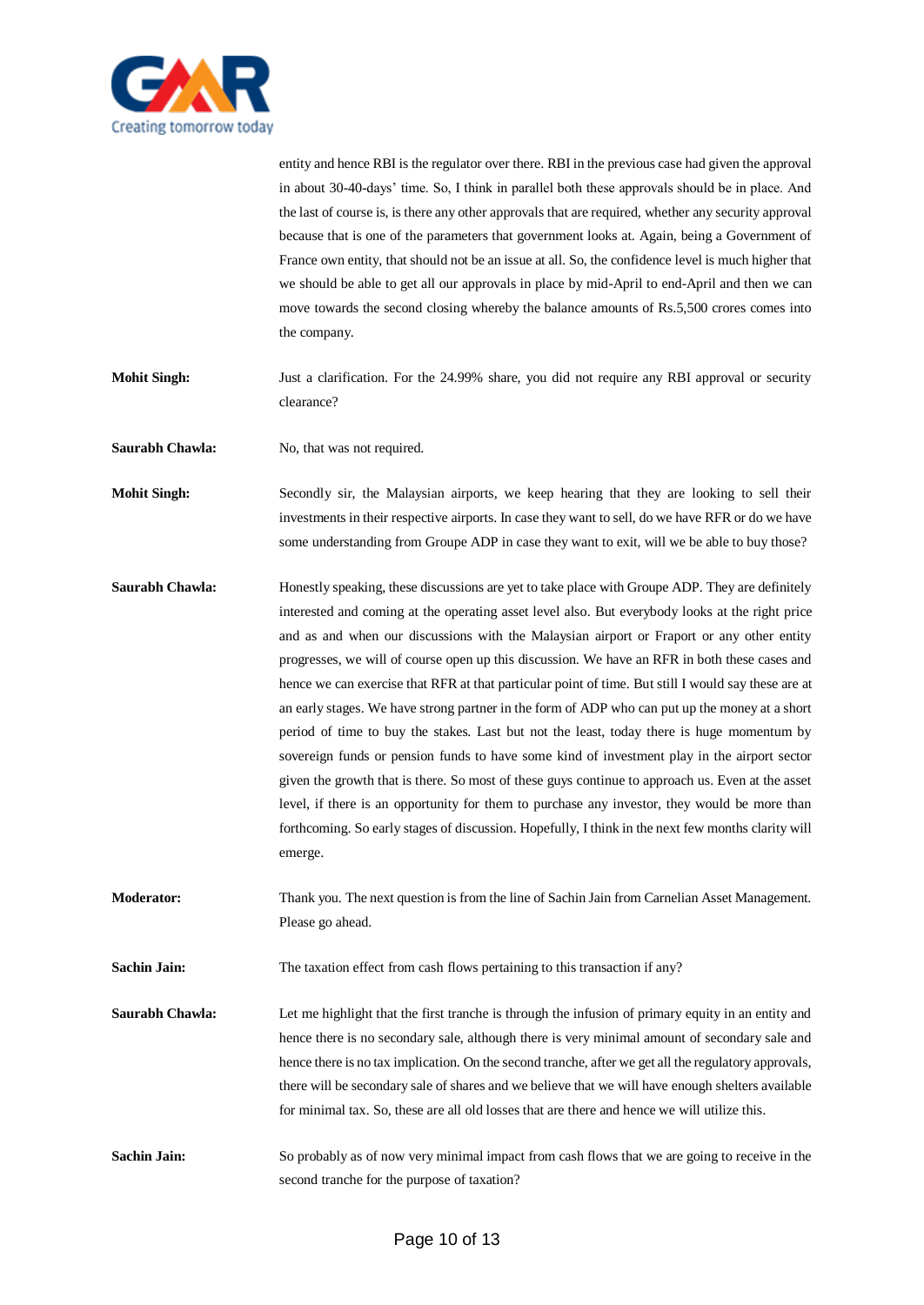

| Saurabh Chawla:       | I would say just keep it as a conservative play. At this stage, yes, minimal would be a good<br>number to look at.                                                                                                                                                                                                                                                                                                                                              |
|-----------------------|-----------------------------------------------------------------------------------------------------------------------------------------------------------------------------------------------------------------------------------------------------------------------------------------------------------------------------------------------------------------------------------------------------------------------------------------------------------------|
| <b>Moderator:</b>     | Thank you. The next question is from the line of Ashish Shah from Centrum Broking. Please go<br>ahead.                                                                                                                                                                                                                                                                                                                                                          |
| <b>Ashish Shah:</b>   | Sir, based on the movement in the evaluations post the deal, based on the earn-outs, how will<br>the stakes adjust like in the previous deal we had some adjustments of the stakes, so how will<br>the adjustments of the valuations happen?                                                                                                                                                                                                                    |
| Saurabh Chawla:       | I think we answered this question earlier. Probably you missed it. If we achieve the full earn<br>outs, the stake will go up from 51% to about 59%.                                                                                                                                                                                                                                                                                                             |
| <b>Ashish Shah:</b>   | Also, in terms of the mirror split of the entity that we briefly touched upon, so if my<br>understanding is right, we are saying that there is GIL one entity getting created, airports will be<br>under that, GAL will be under that, so when the mirror split happens, the current GIL<br>shareholding gets replicated in that entity and the GAL will be a one level down entity in the<br>structure, right, that is how the shareholding will get mirrored? |
| Saurabh Chawla:       | Correct.                                                                                                                                                                                                                                                                                                                                                                                                                                                        |
| <b>Moderator:</b>     | Thank you. The next question is from the line of Aditya Mongia from Kotak Securities. Please<br>go ahead.                                                                                                                                                                                                                                                                                                                                                       |
| <b>Aditya Mongia:</b> | Just wanted to clarify that given that money is coming fast now on this transaction, how would<br>you see through the timeline for the demerger of the airports business?                                                                                                                                                                                                                                                                                       |
| Saurabh Chawla:       | So, the process of demerger will only begin after the second closing. So, it is a discussion that<br>we will have end of the first quarter of next fiscal year, that is the process. But even if we were<br>to do at that particular point of time, it takes about 9-12-months for a demerger to get completed.<br>So hopefully I think within the next fiscal year if it does not flow into the subsequent fiscal year.                                        |
| <b>Aditya Mongia:</b> | Second thing I wanted to check with you is now that South Asia also obviously becomesnot<br>that was not there earlier, but now that South Asia is also a fairly relevant opportunity set for<br>ourselves and some parts outside that, what would be the kind of market size that you would be<br>looking forward to when we are thinking of bidding for airport assets along with ADP?                                                                        |
| Saurabh Chawla:       | Our plan does not change; our strategy does not change. We look at a size which is about 10-15<br>million passengers as an optimum size to get into that development play and of course we look<br>at more as a combination of both business and tourist centers which mitigate some of the cycles<br>that one usually sees. So, that is the target market for us and we will continue to play in that<br>target market.                                        |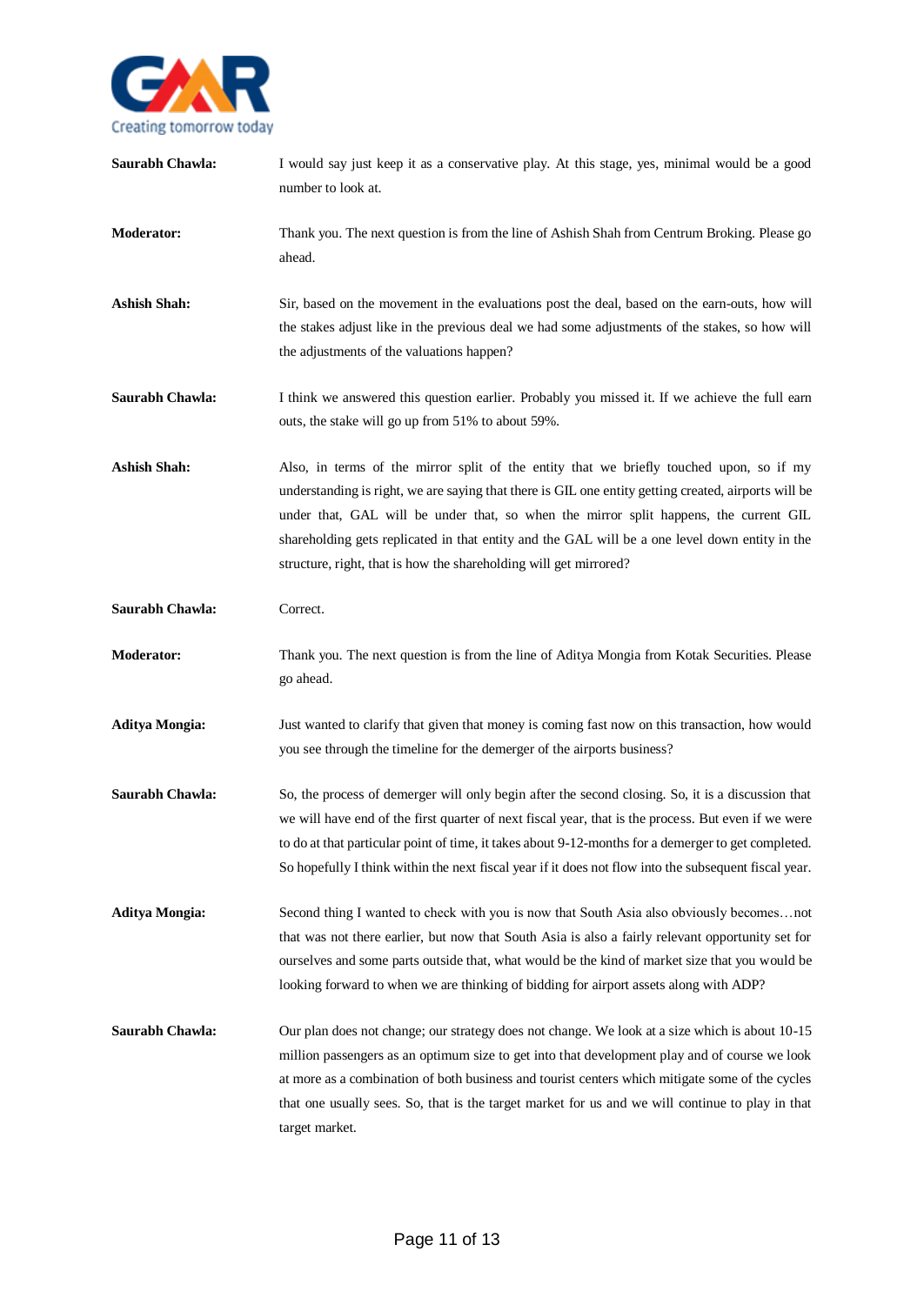

| <b>Aditya Mongia:</b> | And the third thing I wanted to ask you is if I kind of recall correctly, whatever we will try to<br>own in GMR will be in two parts; one is 2% which will remain with GMR Employee Trust and<br>49% with GIL. Is there any thought process of consolidating the stake within GIL or should we<br>think through this as 49% for GIL at this point of time?                                                                                                                                                                                                  |
|-----------------------|-------------------------------------------------------------------------------------------------------------------------------------------------------------------------------------------------------------------------------------------------------------------------------------------------------------------------------------------------------------------------------------------------------------------------------------------------------------------------------------------------------------------------------------------------------------|
| Saurabh Chawla:       | The trust will be selling to GIL, it has already come in.                                                                                                                                                                                                                                                                                                                                                                                                                                                                                                   |
| <b>Aditya Mongia:</b> | At a similar valuation that was discovered, or will it be something completely different?                                                                                                                                                                                                                                                                                                                                                                                                                                                                   |
| Saurabh Chawla:       | Yes, that has to be the same.                                                                                                                                                                                                                                                                                                                                                                                                                                                                                                                               |
| <b>Moderator:</b>     | Thank you. The next question is from the line of Vipul Shah from Sumangal Investments. Please<br>go ahead.                                                                                                                                                                                                                                                                                                                                                                                                                                                  |
| <b>Vipul Shah:</b>    | Where is the second tranche likely to come?                                                                                                                                                                                                                                                                                                                                                                                                                                                                                                                 |
| Saurabh Chawla:       | the first quarter of next fiscal year. Maybe May-June is a timeline that we are looking at.                                                                                                                                                                                                                                                                                                                                                                                                                                                                 |
| <b>Vipul Shah:</b>    | But it will be subject to all approvals I suppose, right, RBI?                                                                                                                                                                                                                                                                                                                                                                                                                                                                                              |
| Saurabh Chawla:       | That is true.                                                                                                                                                                                                                                                                                                                                                                                                                                                                                                                                               |
| <b>Vipul Shah:</b>    | If we receive approvals late, it can be delayed also?                                                                                                                                                                                                                                                                                                                                                                                                                                                                                                       |
| <b>Speaker</b>        | Yes, obviously.                                                                                                                                                                                                                                                                                                                                                                                                                                                                                                                                             |
| <b>Vipul Shah:</b>    | I am little confused. For this particular first transaction, no approvals were required?                                                                                                                                                                                                                                                                                                                                                                                                                                                                    |
| Saurabh Chawla:       | No. Only CCI was required which was taken by ADP.                                                                                                                                                                                                                                                                                                                                                                                                                                                                                                           |
| <b>Moderator:</b>     | Thank you. The next question is from the line of Aditya Mongia from Kotak Securities. Please<br>go ahead.                                                                                                                                                                                                                                                                                                                                                                                                                                                   |
| <b>Aditya Mongia:</b> | Sir, I am just trying to kind of think slightly medium-term let us say in two, three years, in terms<br>of the ability of GMR Airports as things stand right now to be bidding for incremental assets and<br>I understand that next few years may actually be going in doing the CAPEX for existing assets<br>and then you are saying that there would not be any further primary issuance through which<br>ADP will be investing more. So, when you think through maybe adding a few assets over time<br>as to from where will the funding be coming from? |
| Saurabh Chawla:       | So honestly, Aditya, as I highlighted earlier, there is Rs.1,000 crores infusion happening at GAL<br>level itself, right, and that itself plus there are certain receivables, that itself will create about<br>Rs.1,400-1,500 crores of capacity at GAL level in the immediate future. That is number one. In<br>our business plan, we do not envisage with the current pipeline that we have, we have Nagpur                                                                                                                                               |